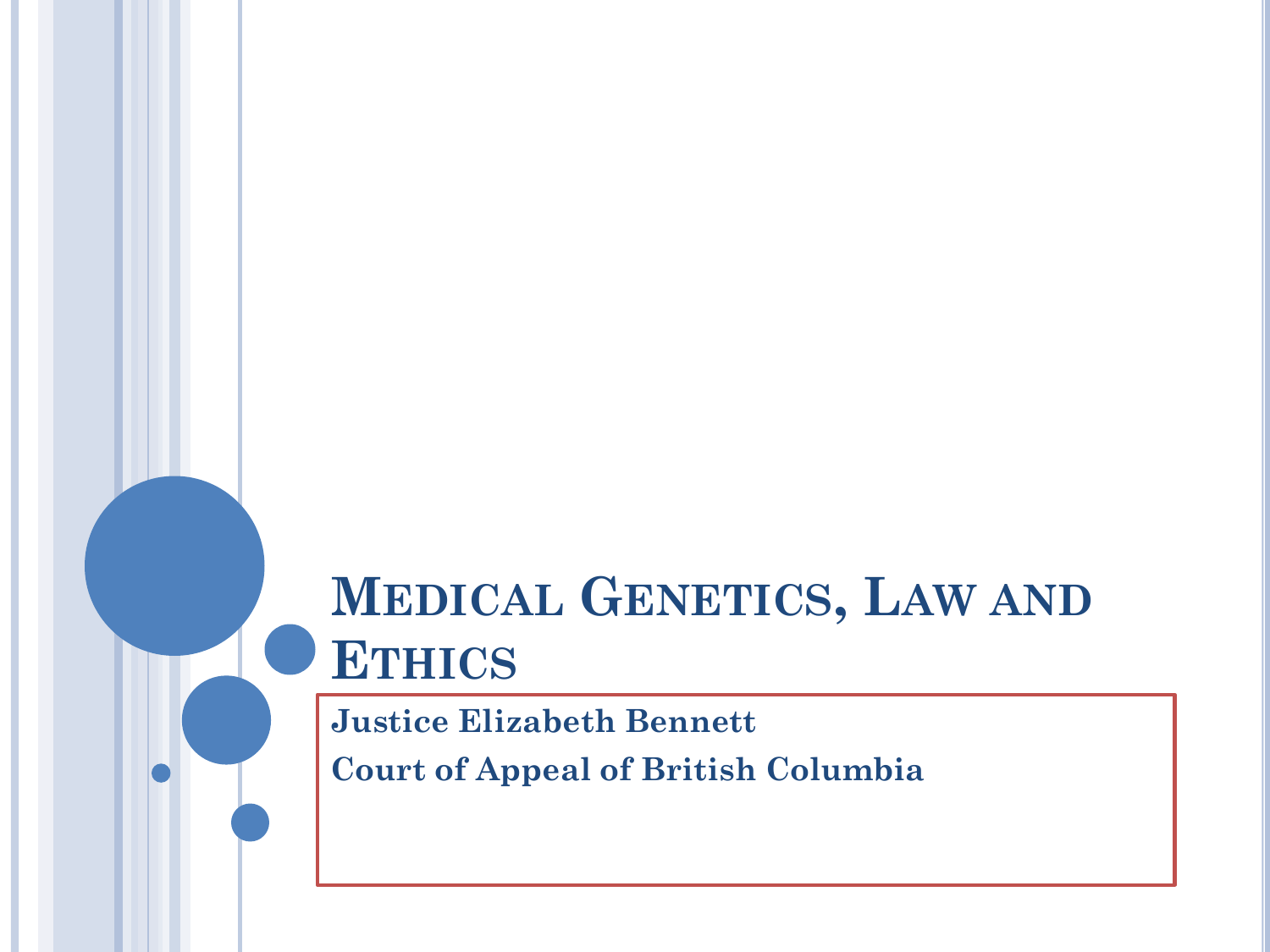#### BORN CRIMINALS

 Cesare Lombroso, Italian criminologist (1835- 1909) was convinced that some people were born criminal and could be identified by physical characteristics: sloping forehead, large ears, asymmetrical face, excessive length of arms, asymmetry of the cranium …. Excessive use of tatooing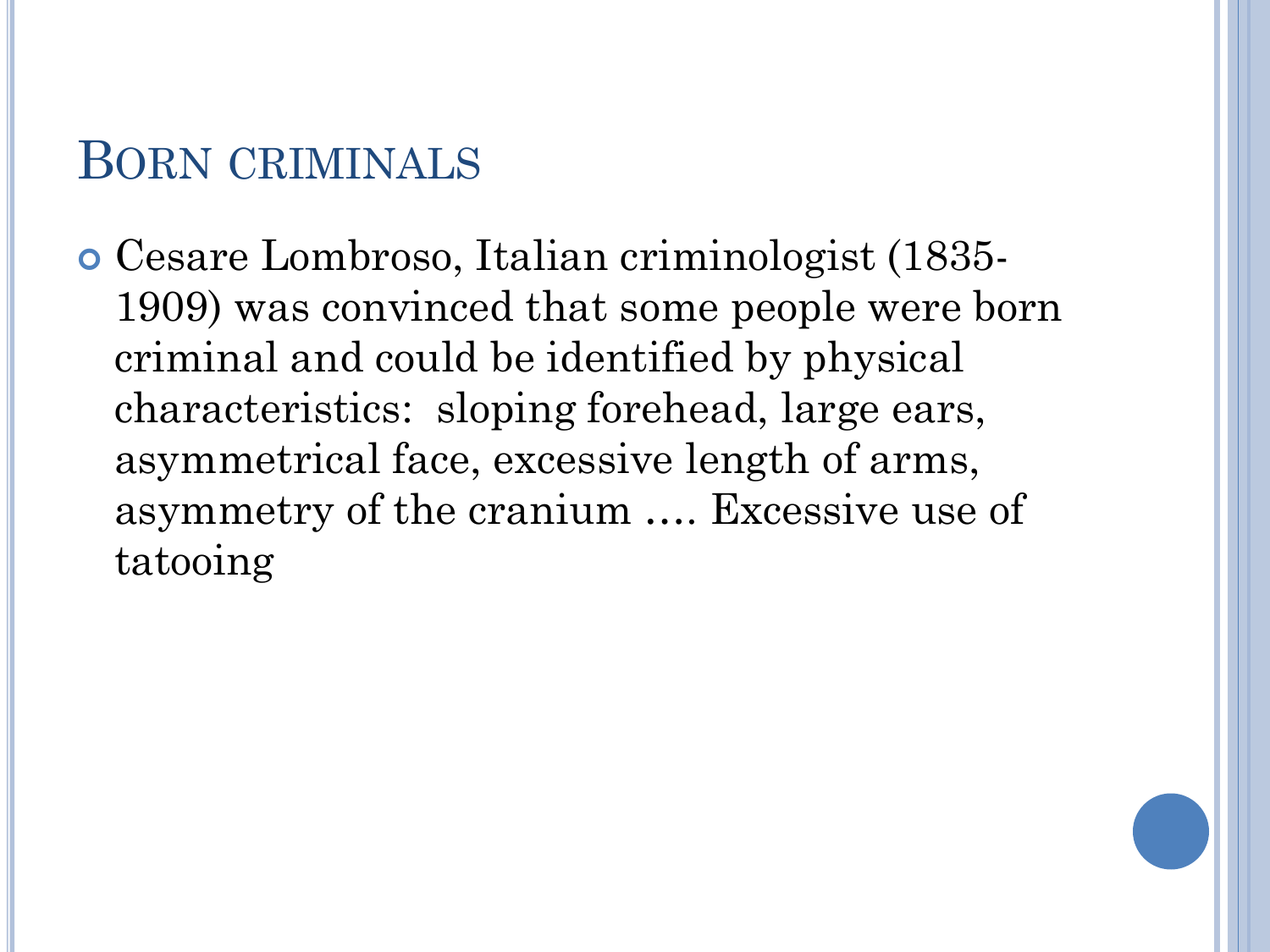#### STILL GUILTY

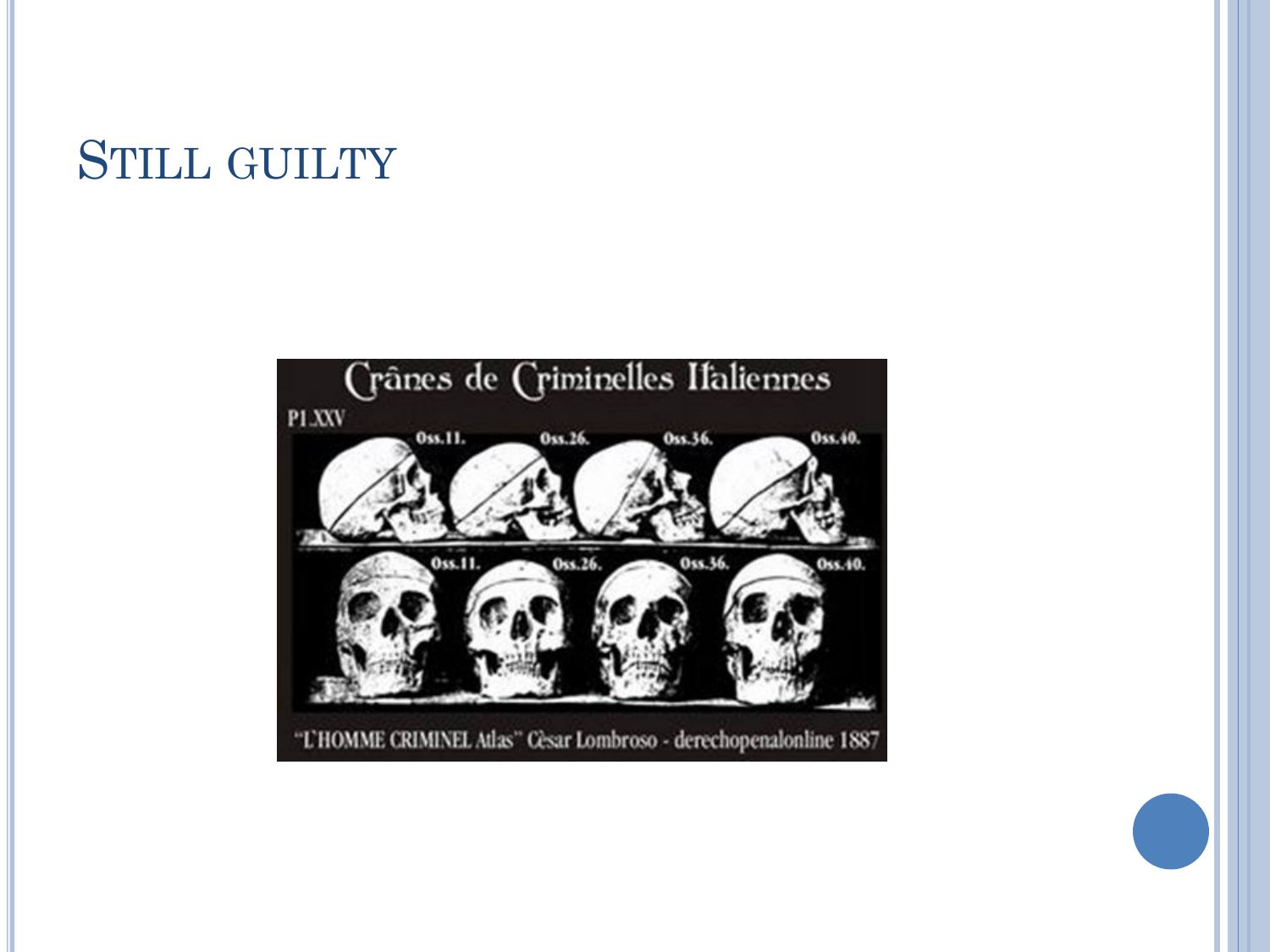## MARIA BARBERI AKA BARBELLA

- Maria Barberi was the first woman sentenced to death in 1896
- One cad named Domenico Cataldo seduced young Maria, and she lived with him on his promise to marry her
- When he refused, and mocked her, she slit his throat
- She was convicted and sentenced to death
- The Court of Appeal in New York ordered a new trial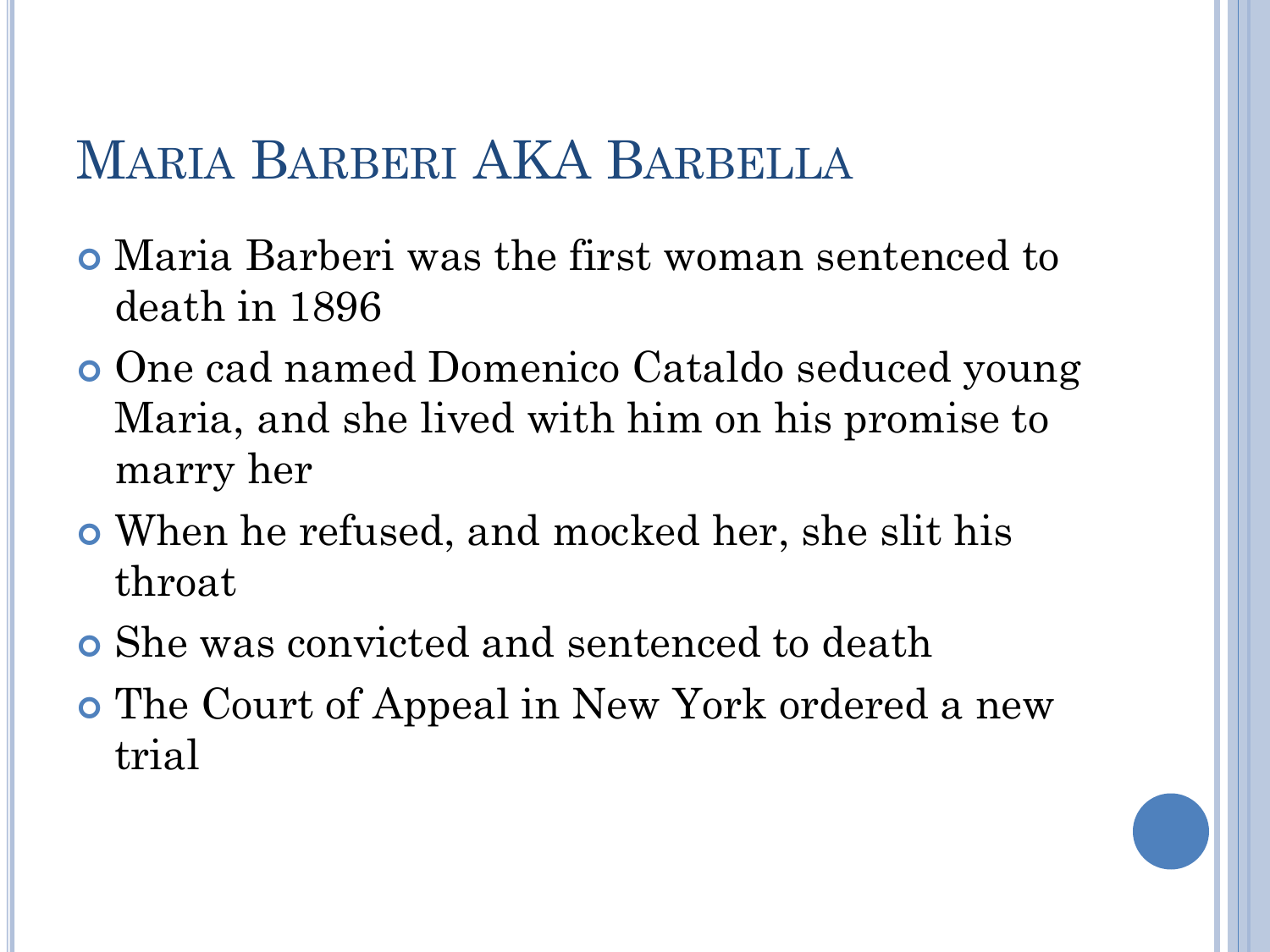- The New York Journal ran a series of drawings of her hands, ears and mouth showing, based on recent criminology findings (Lombroso perhaps) she was not a degenerate criminal
- However, her defence was that she was from a family of degenerates and had psychical epilepsy
- The defence produced a huge family tree demonstrating a long history of drunks and mad relatives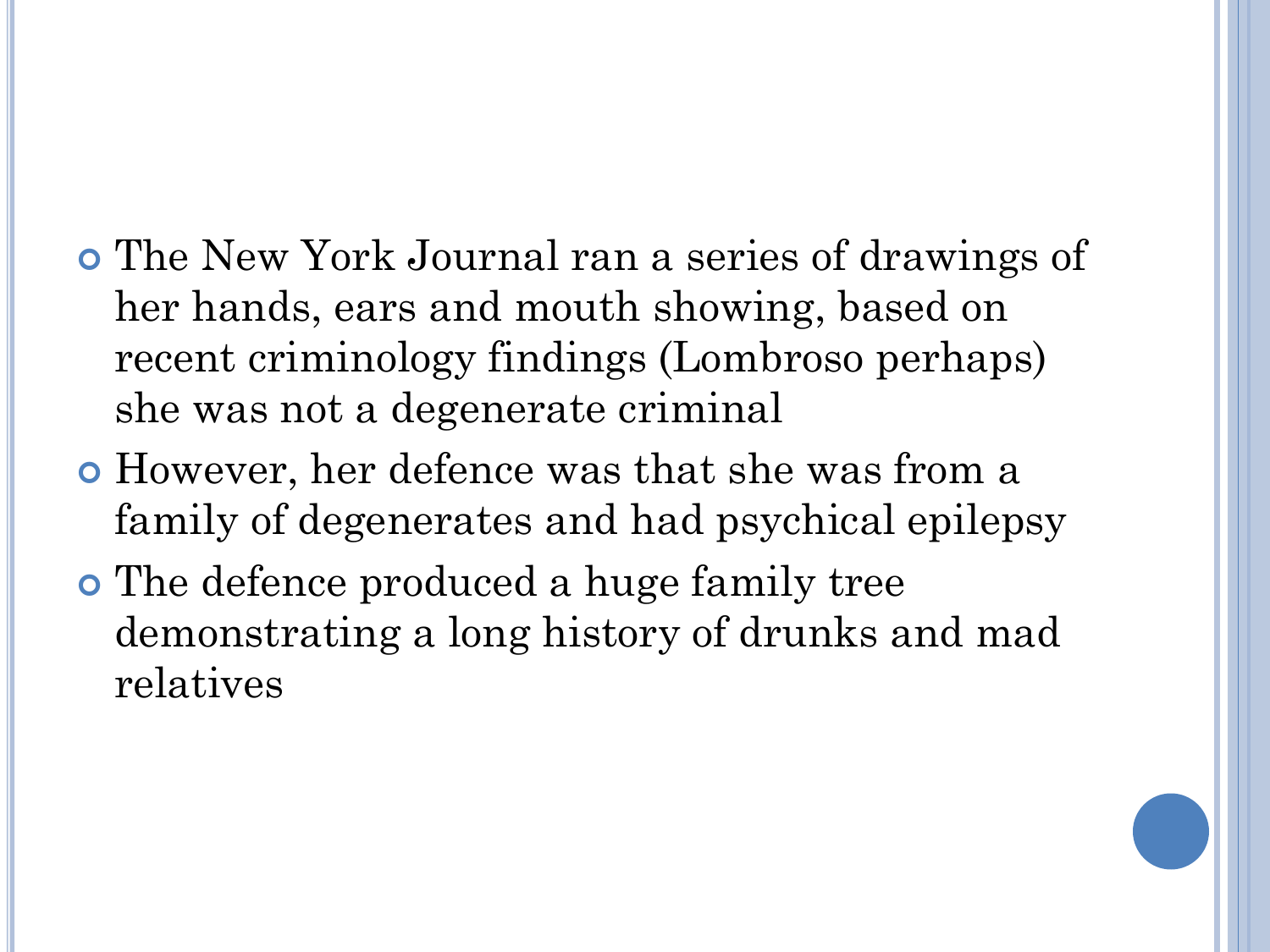- During the trial, phrenologists testified, and the prosecution gave the lead witness for the defence diagrams of three heads – the doctor confirmed they were all abnormal: President Grover Cleveland, Cornelius Vanderbilt and the trial judge
- After a three week trial, and dozens of doctors testifying, the jury took 40 minutes to acquit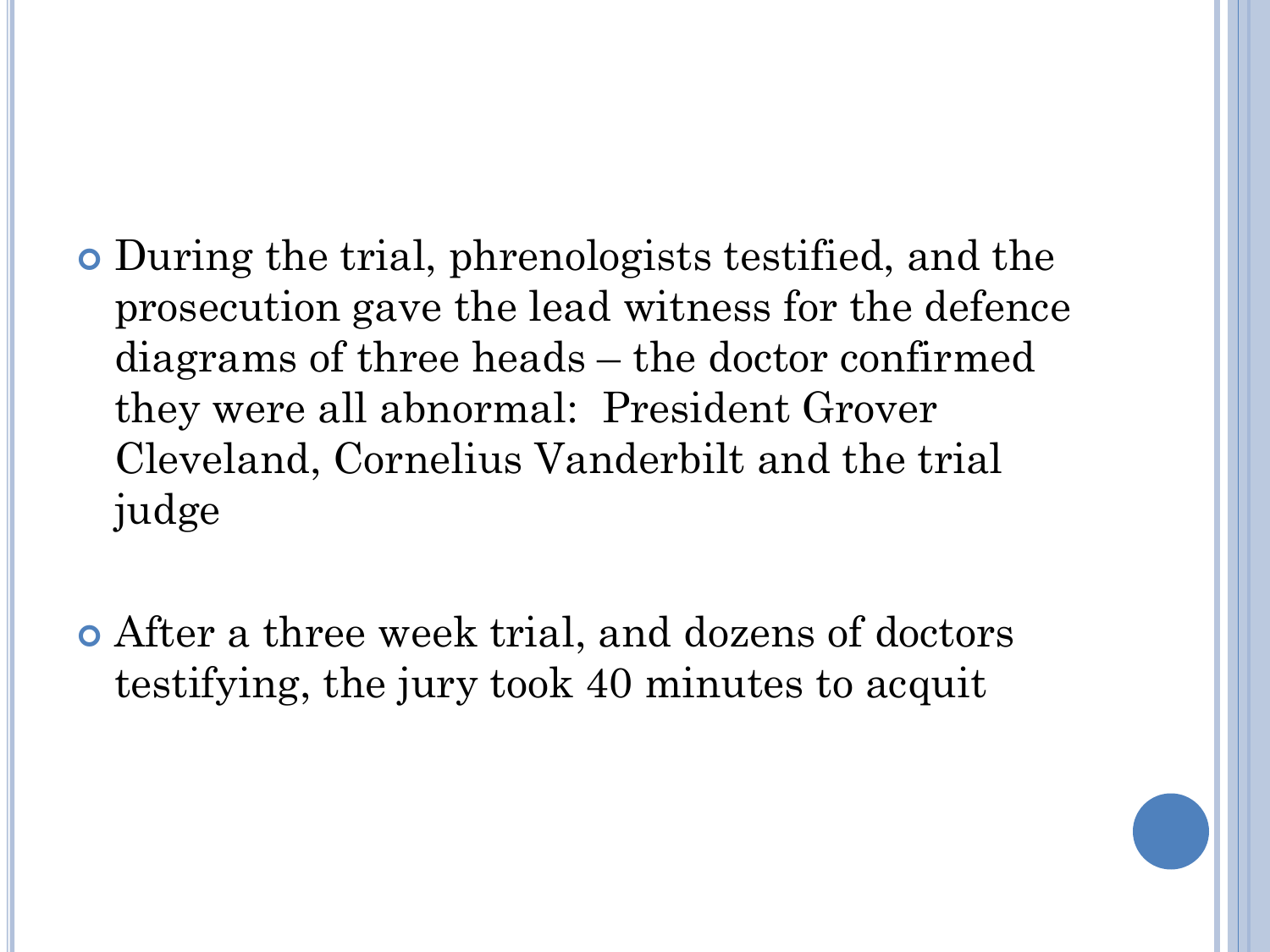## FUNDAMENTAL PRINCIPLES

- Modern criminal law is based on moral blameworthiness or responsibility
- "Criminal liability for a particular result is not justified except where the actor possesses a culpable state of mind"
- *R. v. Martineau*, [1990] 2 S.C.R. 633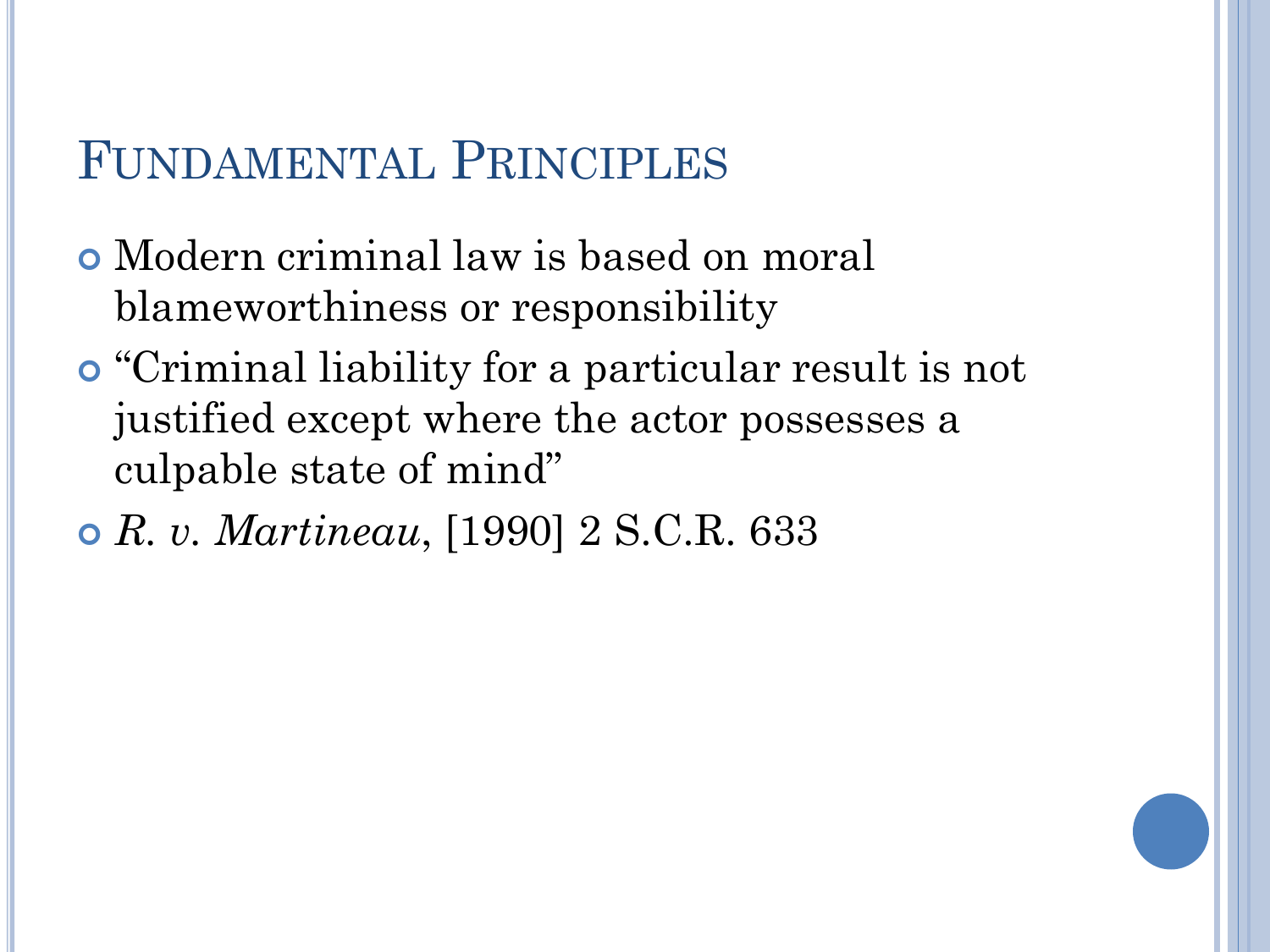The basic concern of the criminal law is that criminal responsibility be ascribed … only to those persons acting in the knowledge of what they were doing, with the freedom to choose, would bear the burden of stigma of criminal responsibility.

*R. v. Ruzic*, [2001] 1 S.C.R. 687 at para. 34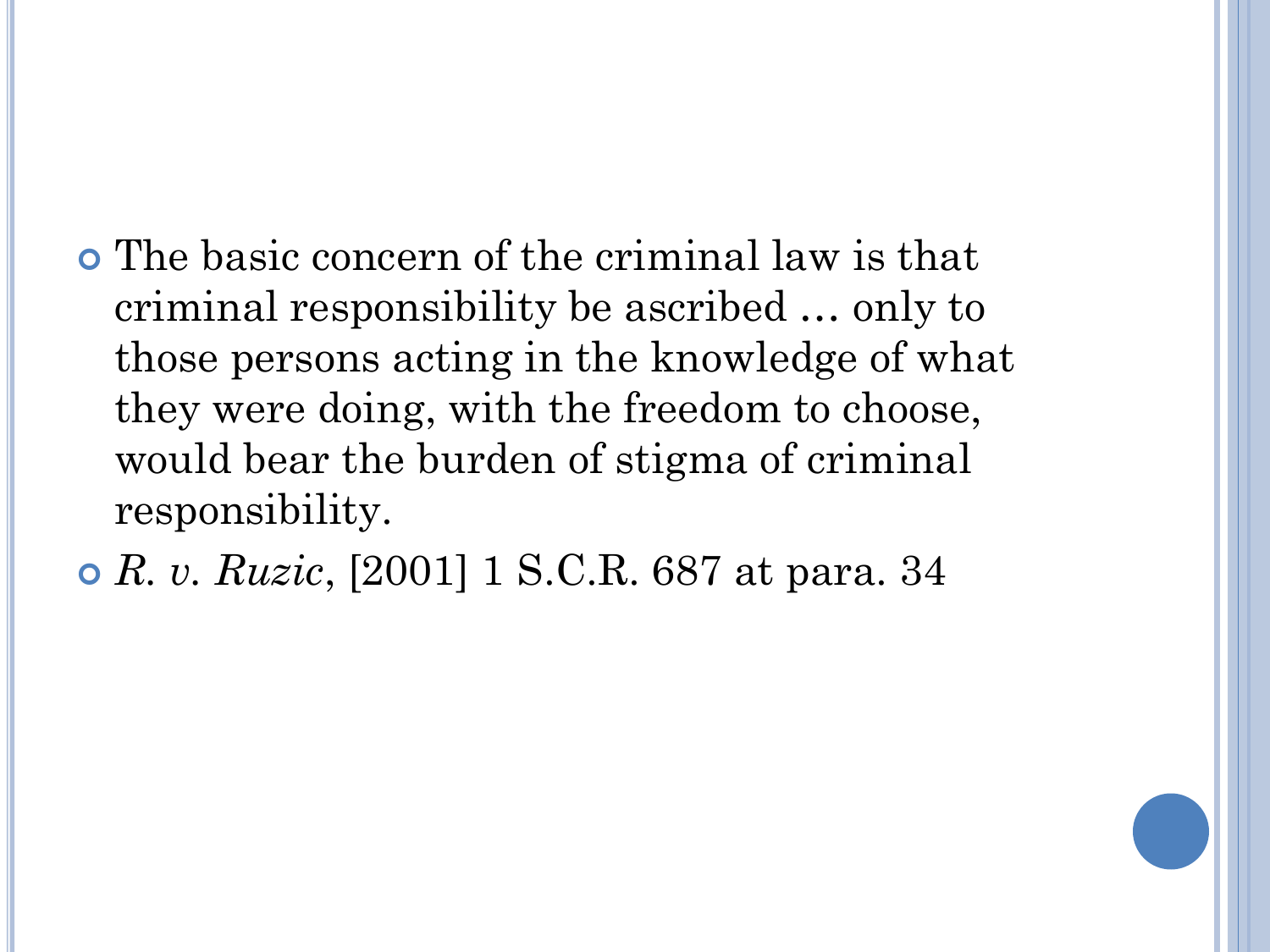- Criminal law is therefore founded on "free will"
- The question of moral blameworthiness or responsibility also applies to the sentencing process.
- S. 718.1 *Criminal Code*
- A sentence must be proportionate to the gravity of the offence and the responsibility of the offender.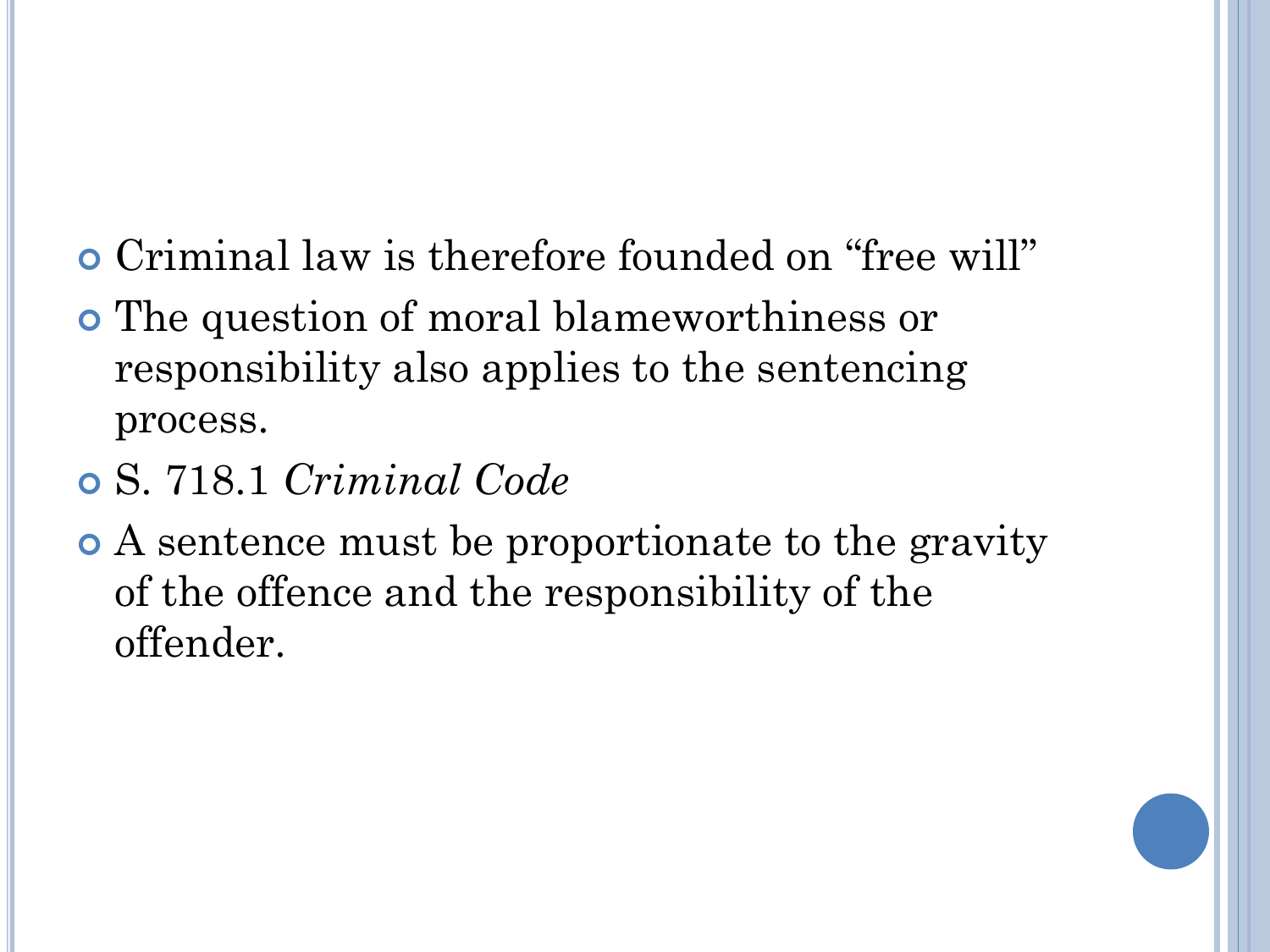# DEFENCES – EXCUSE

- Intoxication (diminished responsibility)
- Insanity (not blameworthy)
- Juvenile (diminished responsibility)
- Non-insane automatism (complete excuse)
- Those who do not have the capacity to freely choose are held less blameworthy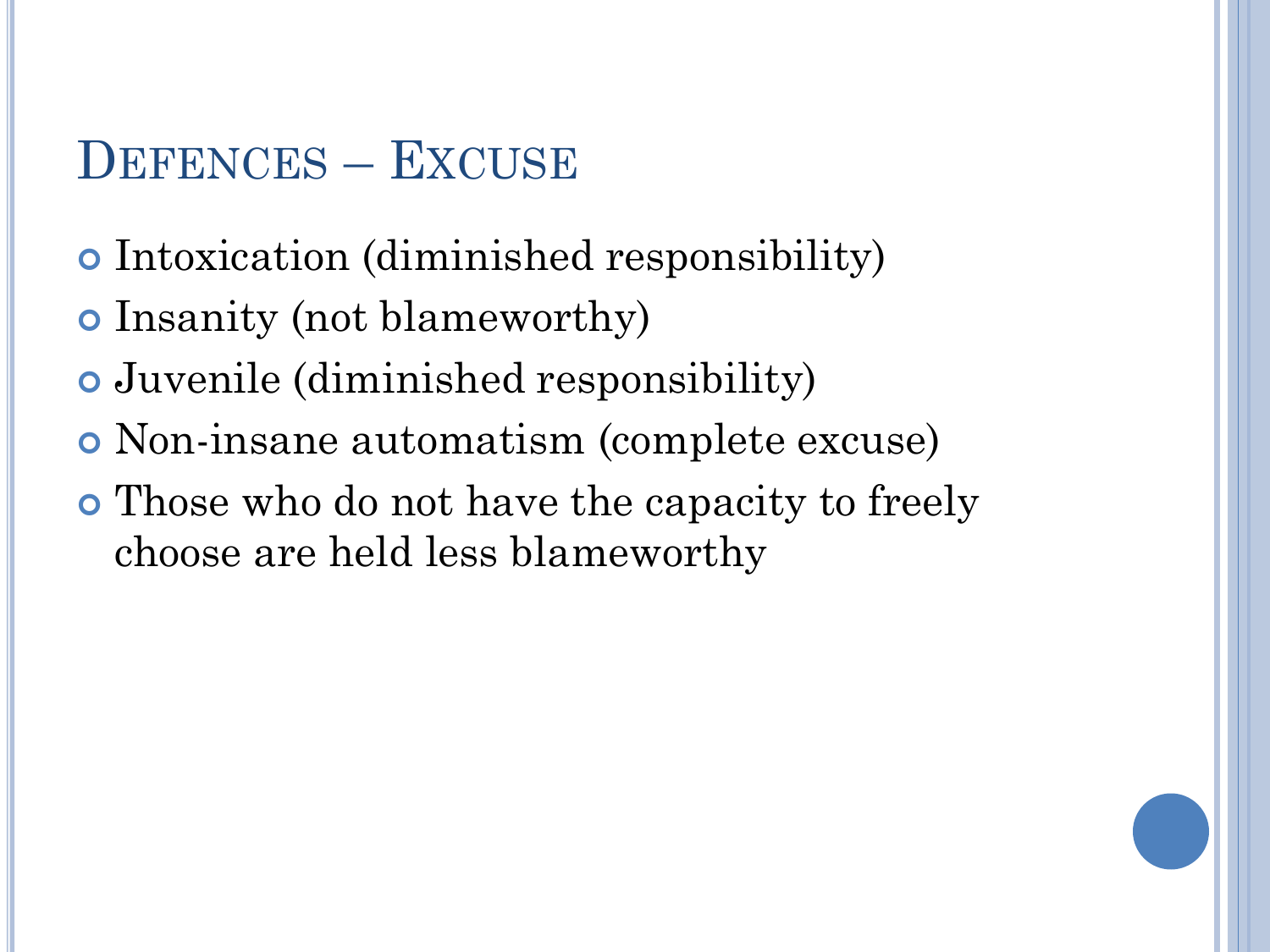#### SO-CALLED GENETIC DEFENCE

- In 1993 Hans Brunner identified a Dutch family with a lengthy familial history of males acting aggressively and violently
- The males had a genetic defect monoamine oxidase A (MAO-A) deficiency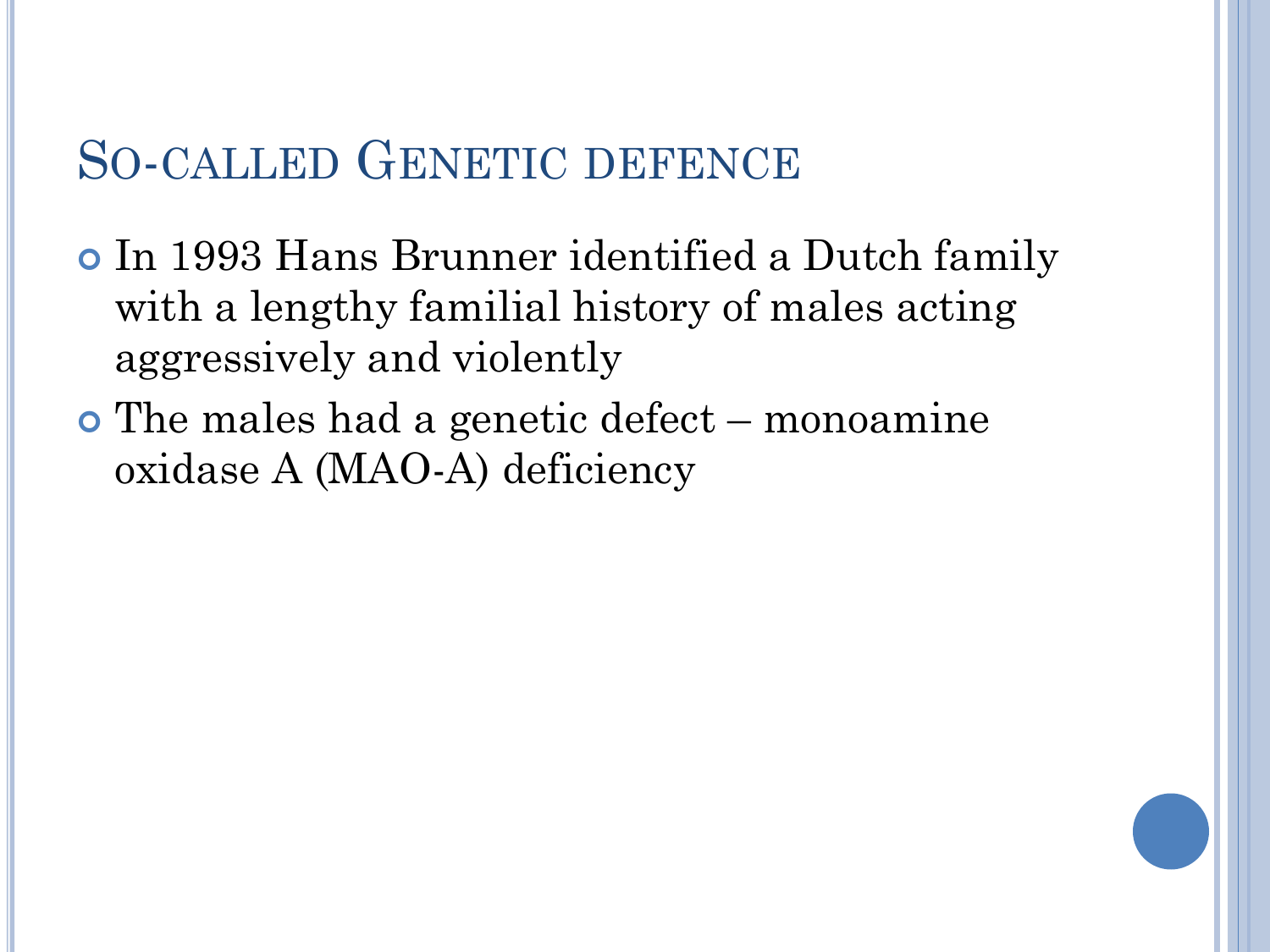## STEPHEN MOBLEY

- Stephen Mobley killed a store attendant in a robbery. He was a brutal and violent man
- **His family members were either extremely** violent or extremely successful
- Lawyers attempted to use behavioural genetics to set aside the death penalty
- Widely publicized case and created considerable hand-wringing with headlines "Man's Genes Made Him Kill" as typical
- Warrior Gene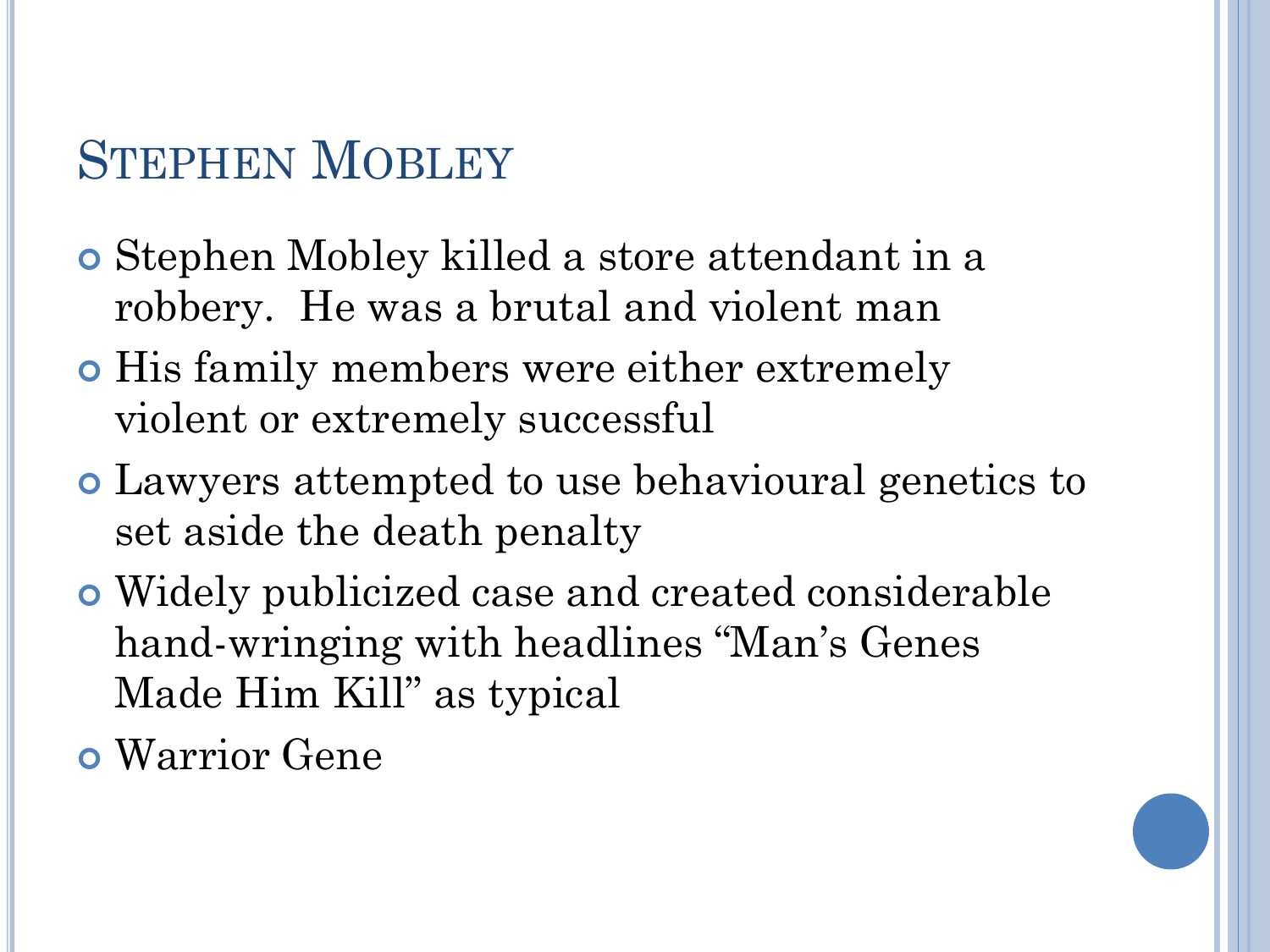- What does this mean for the foundation of criminal law
- Some have suggested that we need to re-think our entire focus on free will and responsibility
- Since Mobley's case in 1994, behavioural genetics is slowly being received in the court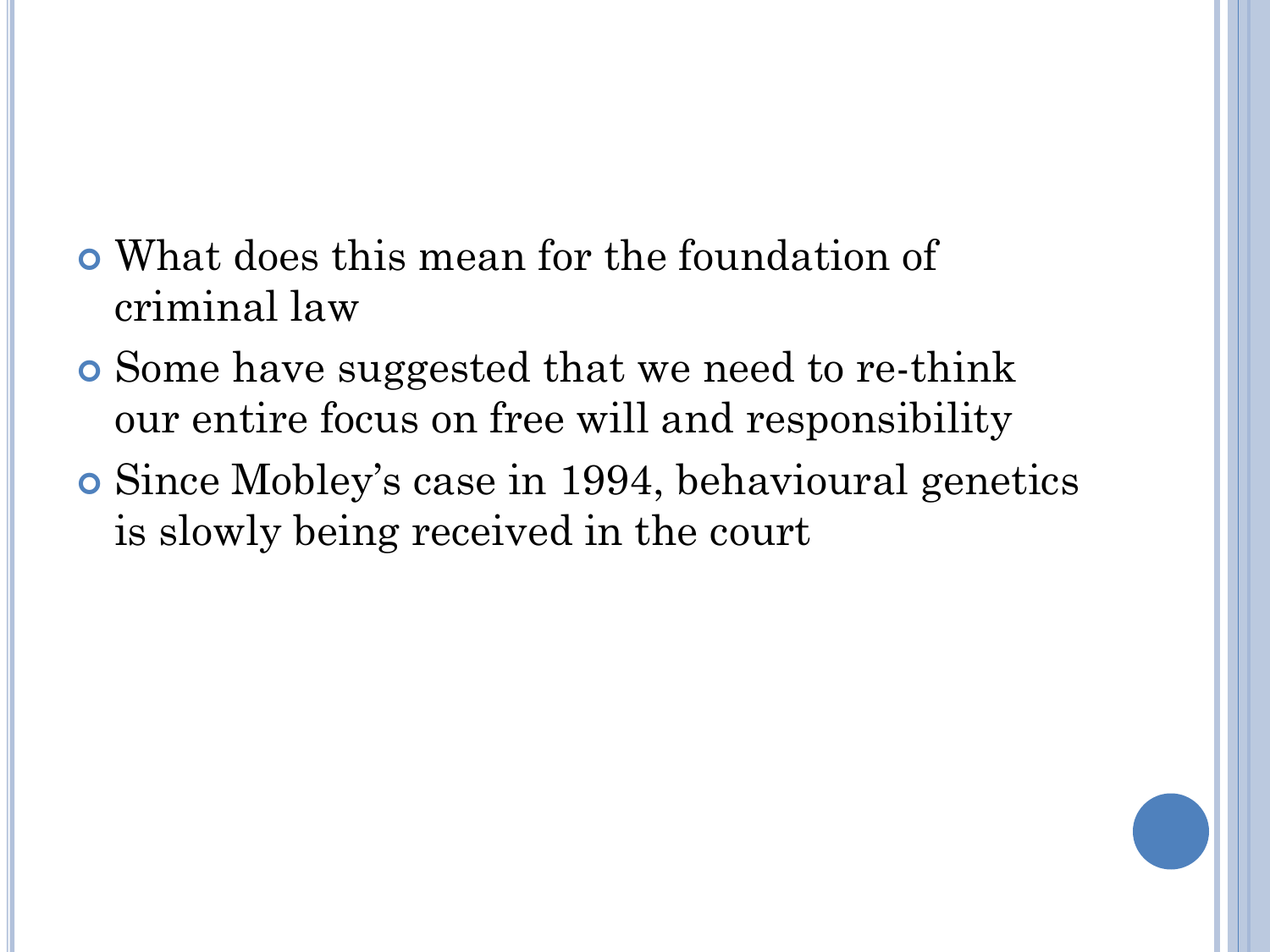# INITIAL CONCERNS – DENNO #1

- 1) the historical association of genetic evidence with abuses by the Nazis during the Holocaust
- 2) the meaning accorded the evidence in terms of the potential chilling of society's notions of free will
- 3) the possible stigmatization effect of such evidence exemplified by past efforts to screen and genetically follow targeted children or corral through preventative detention those individuals deemed genetically predisposed to violence
- **o** Eugenics
- Racist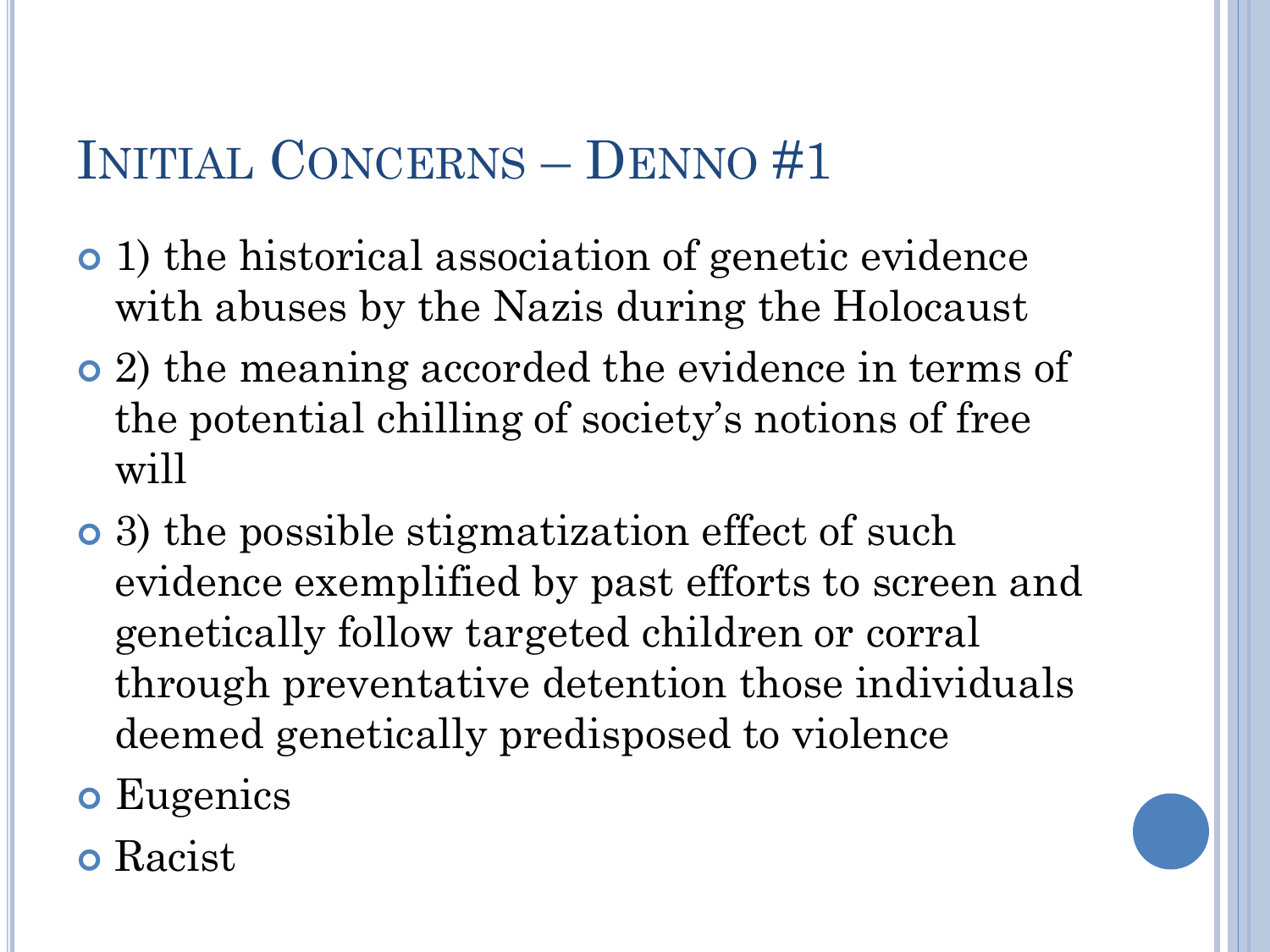#### DOUBLE-EDGED SWORD

- Used to identify individuals for preventative detention
- Used by the prosecution as aggravating factors and predictions of future dangerousness
- Or
- Used by the defence as mitigation of moral blameworthiness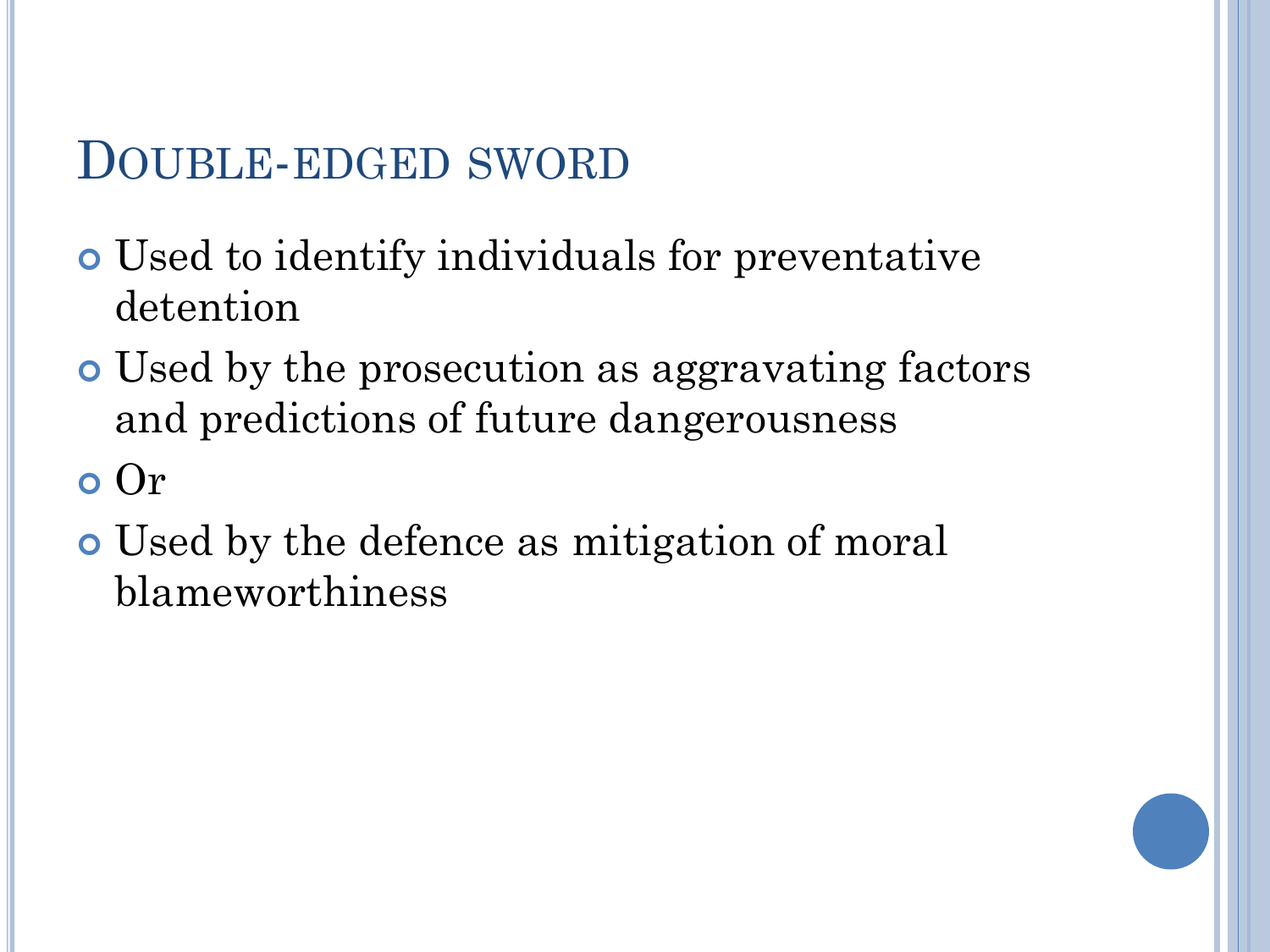## 1994-2011

- Professor Denno studied 81 cases commencing with Mobley (three separate publications)
- Initially, behavioural genetic evidence rarely utilized and seldom admitted as evidence
- Almost exclusively in death penalty cases
- Between 2007-2011 a marked change in utilization
- Now often used again almost exclusively in death penalty cases and sentencing cases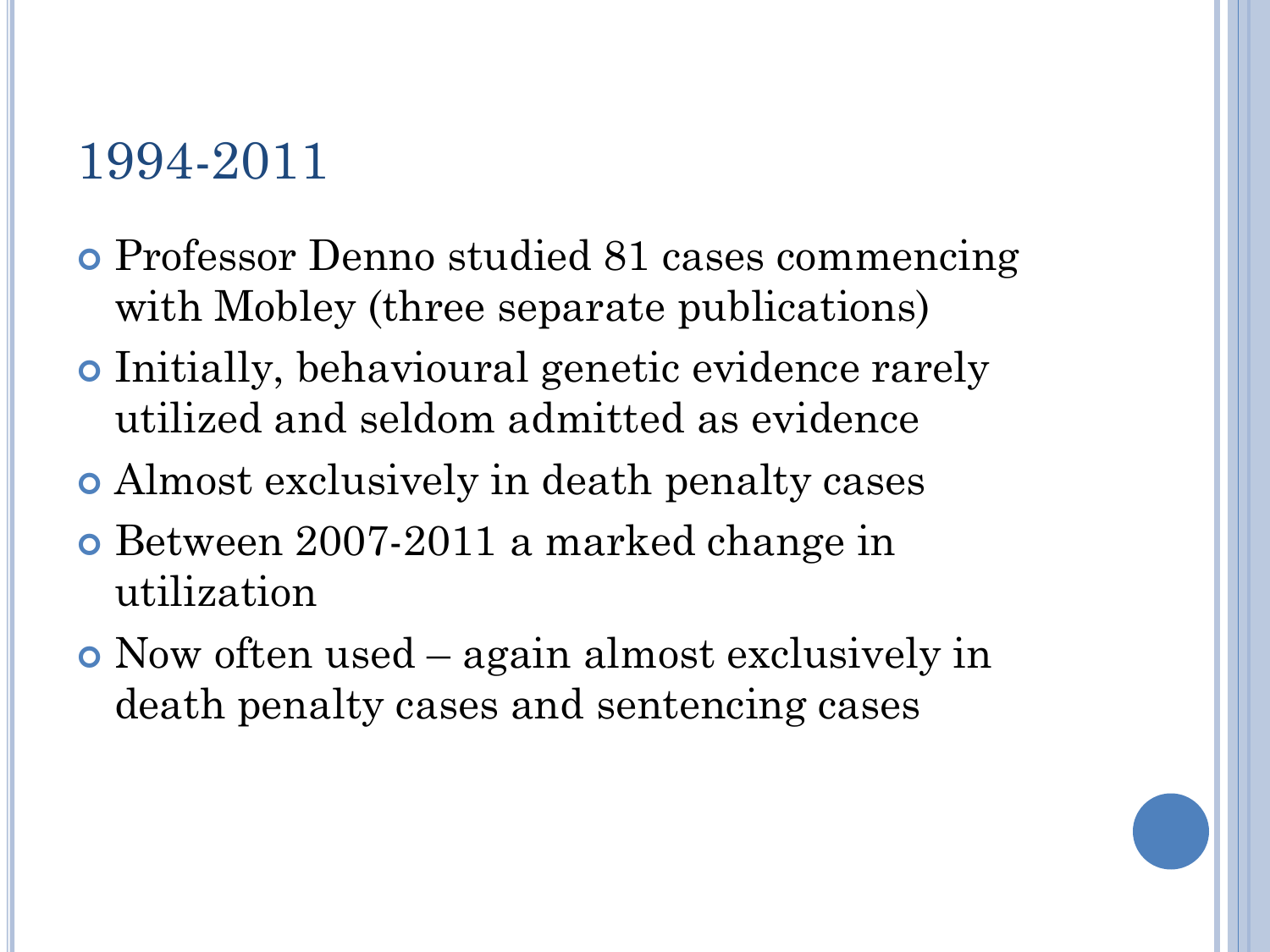- Literature is quite overwhelming that there is no "crime gene" that will inevitably cause someone to commit a crime
- There are people who are predisposed to commit crimes because of their genetics, but there is also a close association with environmental factors such as child abuse and other non-genetic factors
- In other words, genes influence behaviour but they do not govern or determine it (Denno #3 at 971)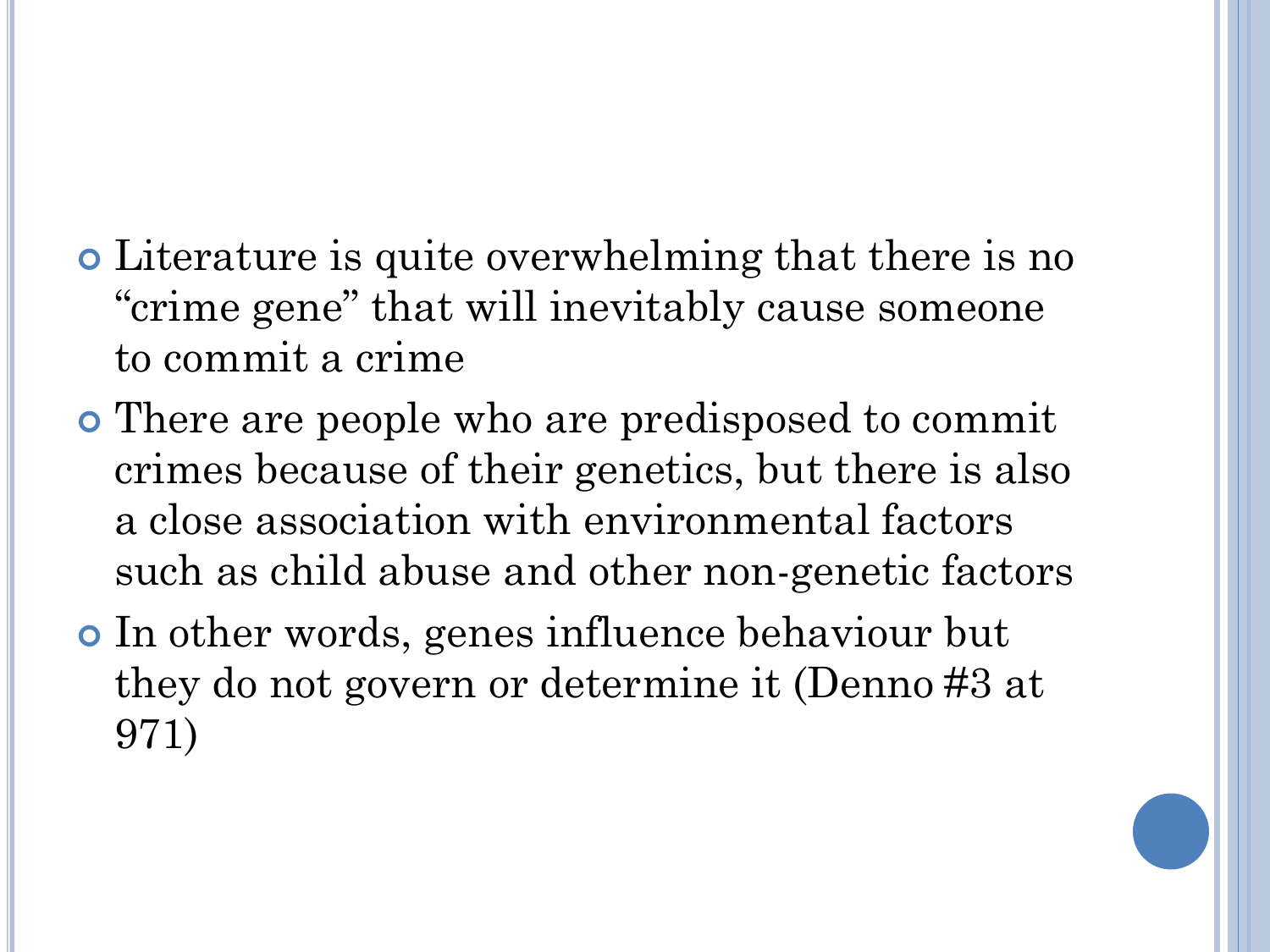- Bradley Waldroup killed wife's friend and attempted to kill his wife (2006)
- Evidence tendered that he had the MAO-A deficiency and suffered severe child abuse
- Successful in that the jury did not impose the death penalty (2011)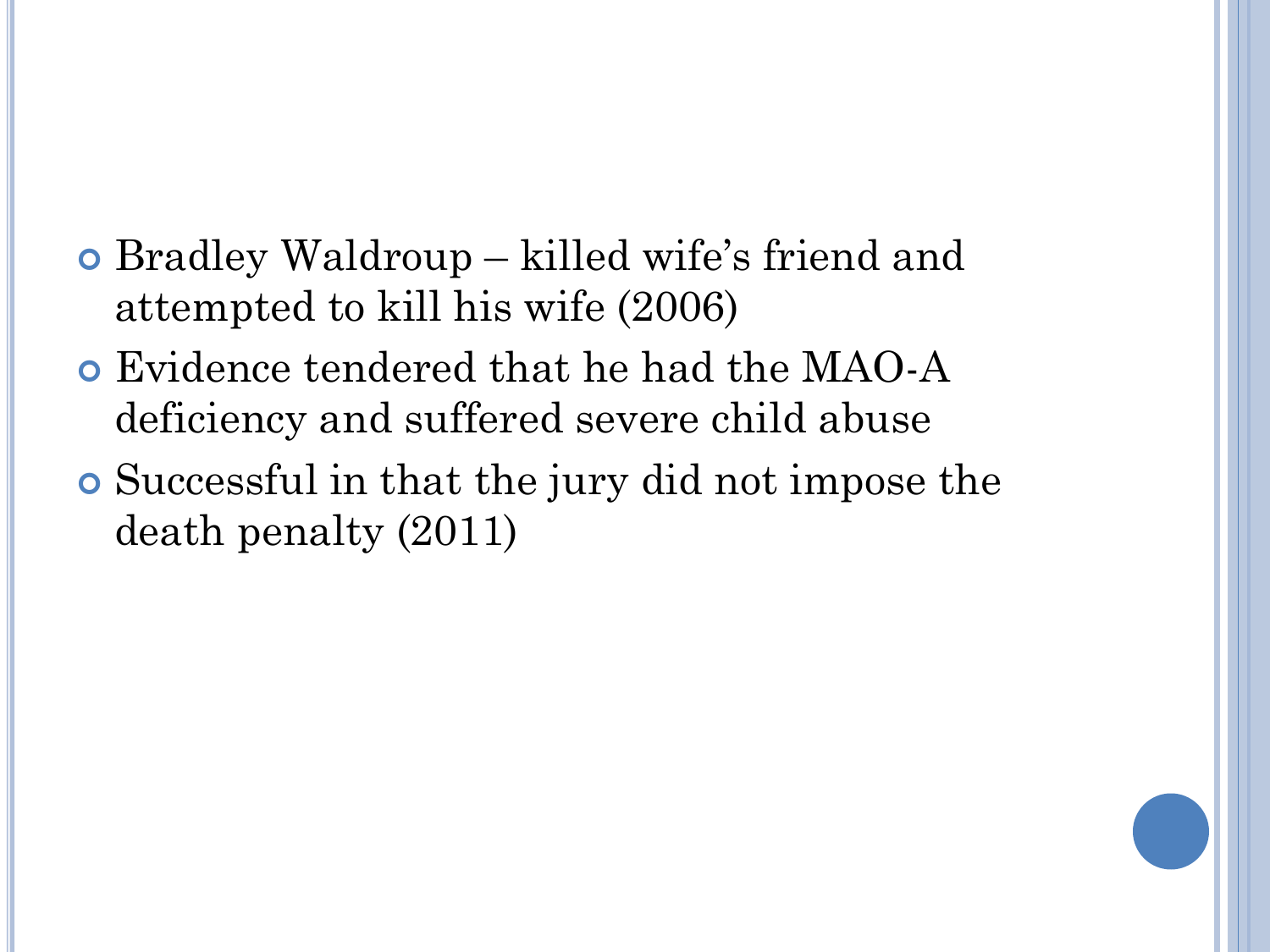- Susan Smith killed her two children but jumped out of the car and saved herself
- Avoided the death penalty
- Evidence was called regarding a family history of depression and mental illness
- 10/33 cases between 2007-11 had the death sentence reversed on appeal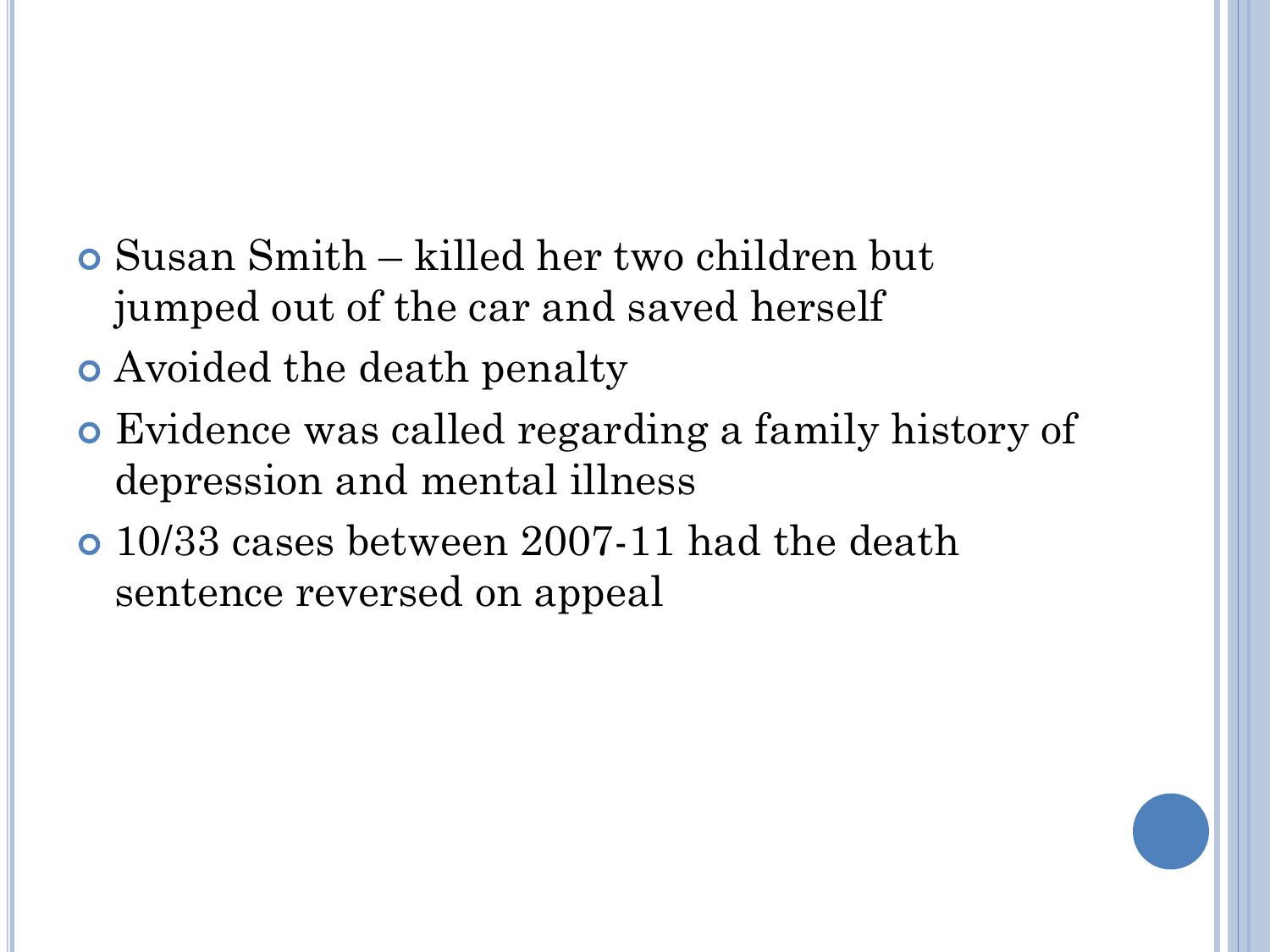Not once between 2007-2011 did the prosecution attempt to lead behavioural genetic evidence as an aggravating factor and to predict future dangerousness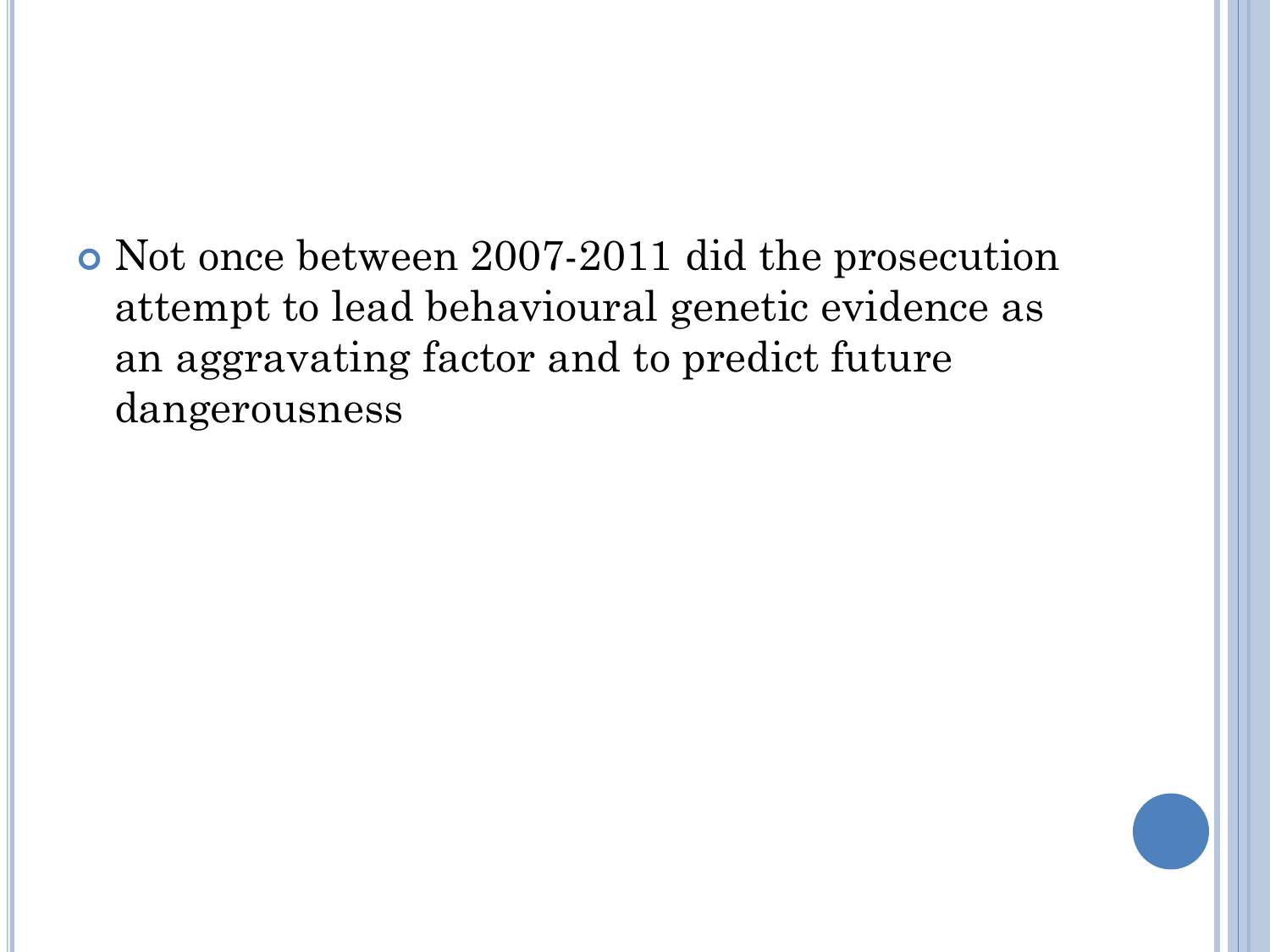# TYPES OF CONDITIONS

- Alcohol or substance dependency
- Mental illness
- **o** Depression
- Mental retardation (cannot execute someone who is classified as mentally retarded)
- Bipolar disorder
- Schizophrenia
- Predisposition to violence or criminal behaviour
- Sexual sadism
- Overwhelmingly family history of alcoholism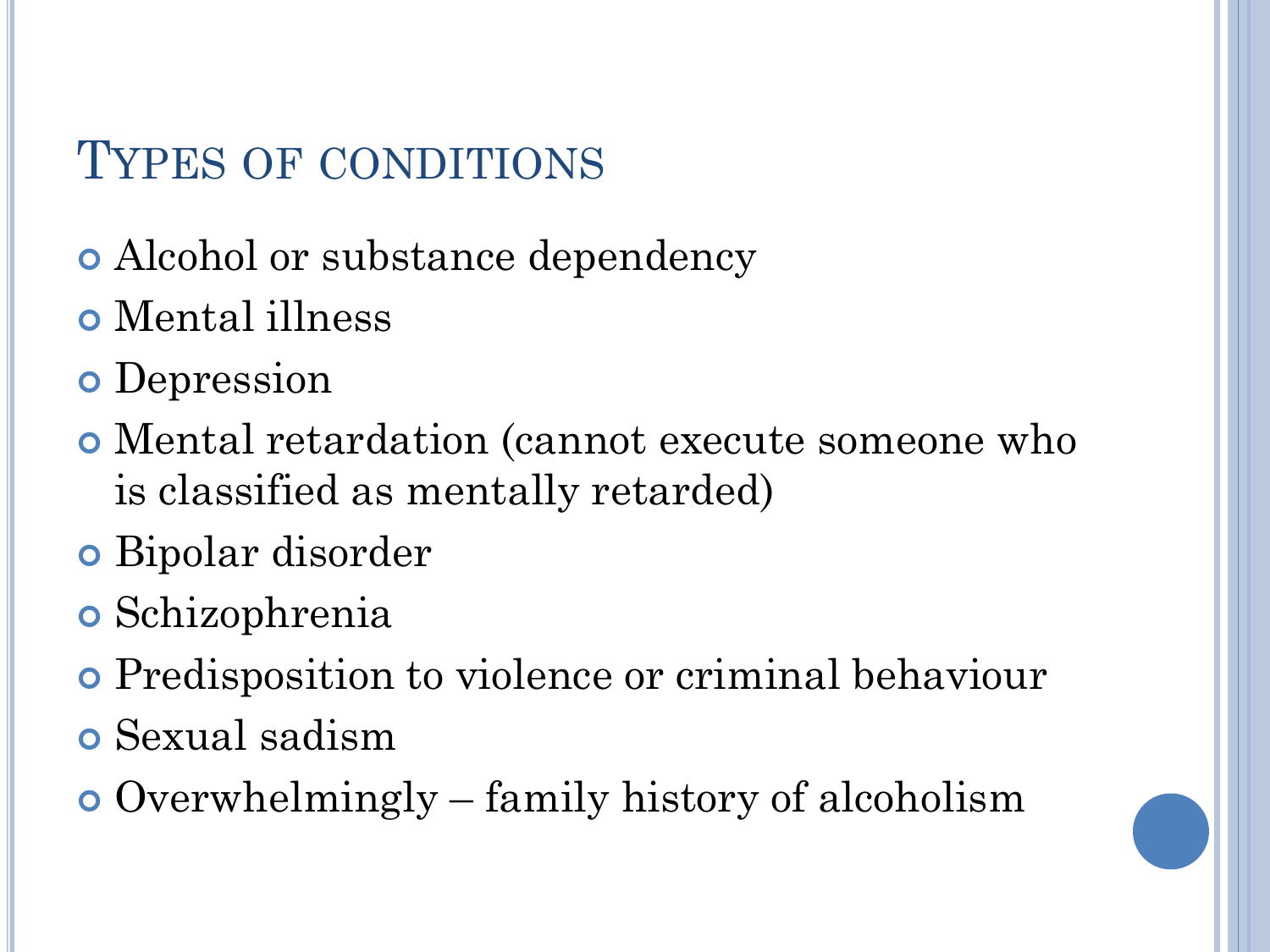#### AS A DEFENCE TO GUILT – PROF MORSE

- Genetic research can tell us who might commit offences, not whether a person committed the offence because of his or her genetic disposition
- Morse points out that having the MAO-A deficiency with a history of child abuse causally links the risk of criminal and antisocial behaviour nine-fold, but it does not mean that a specific accused did not have the required mental state to commit the offence
- If the "gene produced some uncontrollable internal desire then mitigation or excuse might be desirable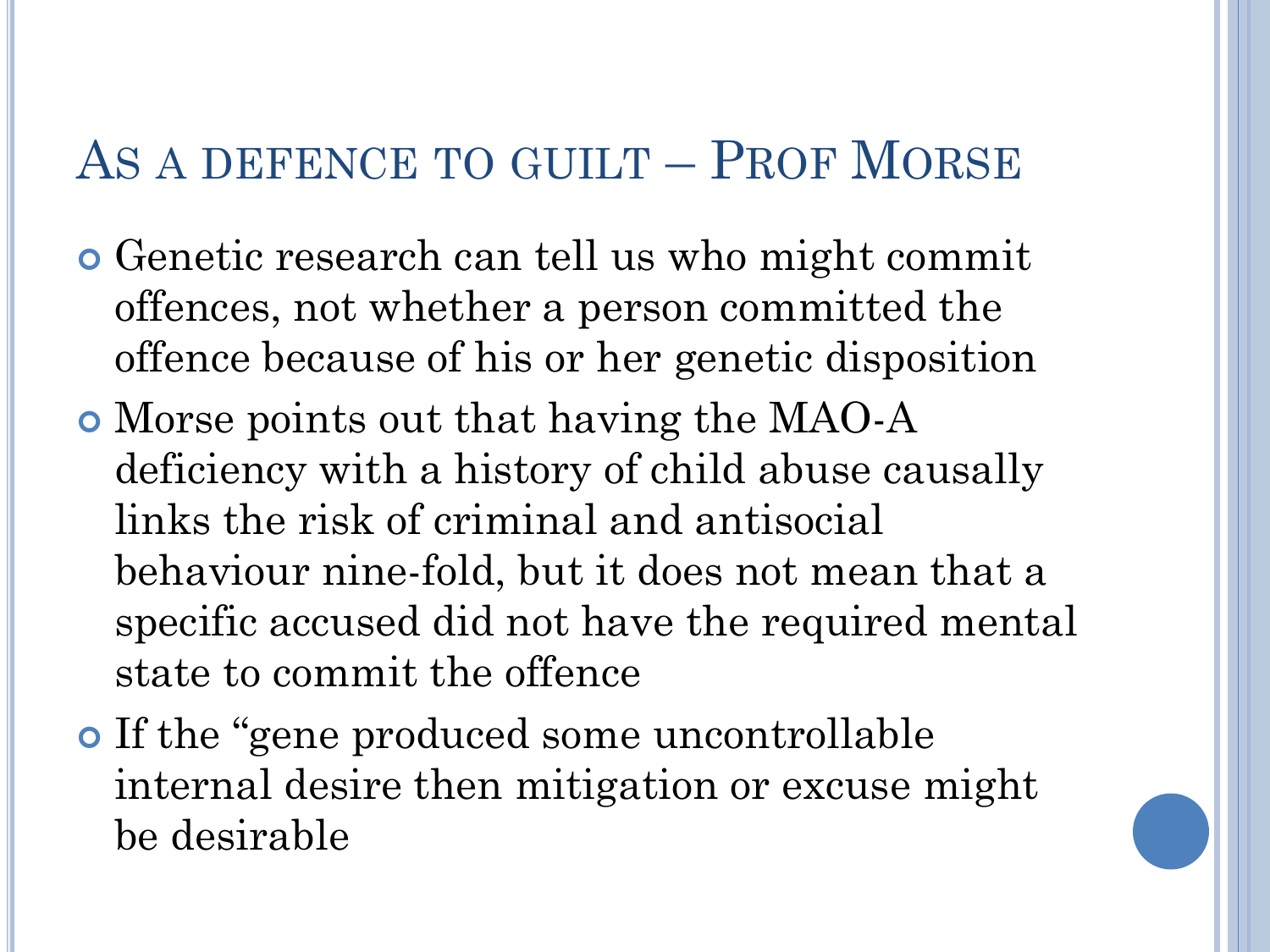- Do not think there are any cases where behavioural genetics has resulted in an acquittal
- Now many cases in the US where the evidence has been admitted on sentencing cases as mitigation
- Canada not aware of any reported case where behavioural genetics has been used…won't be long